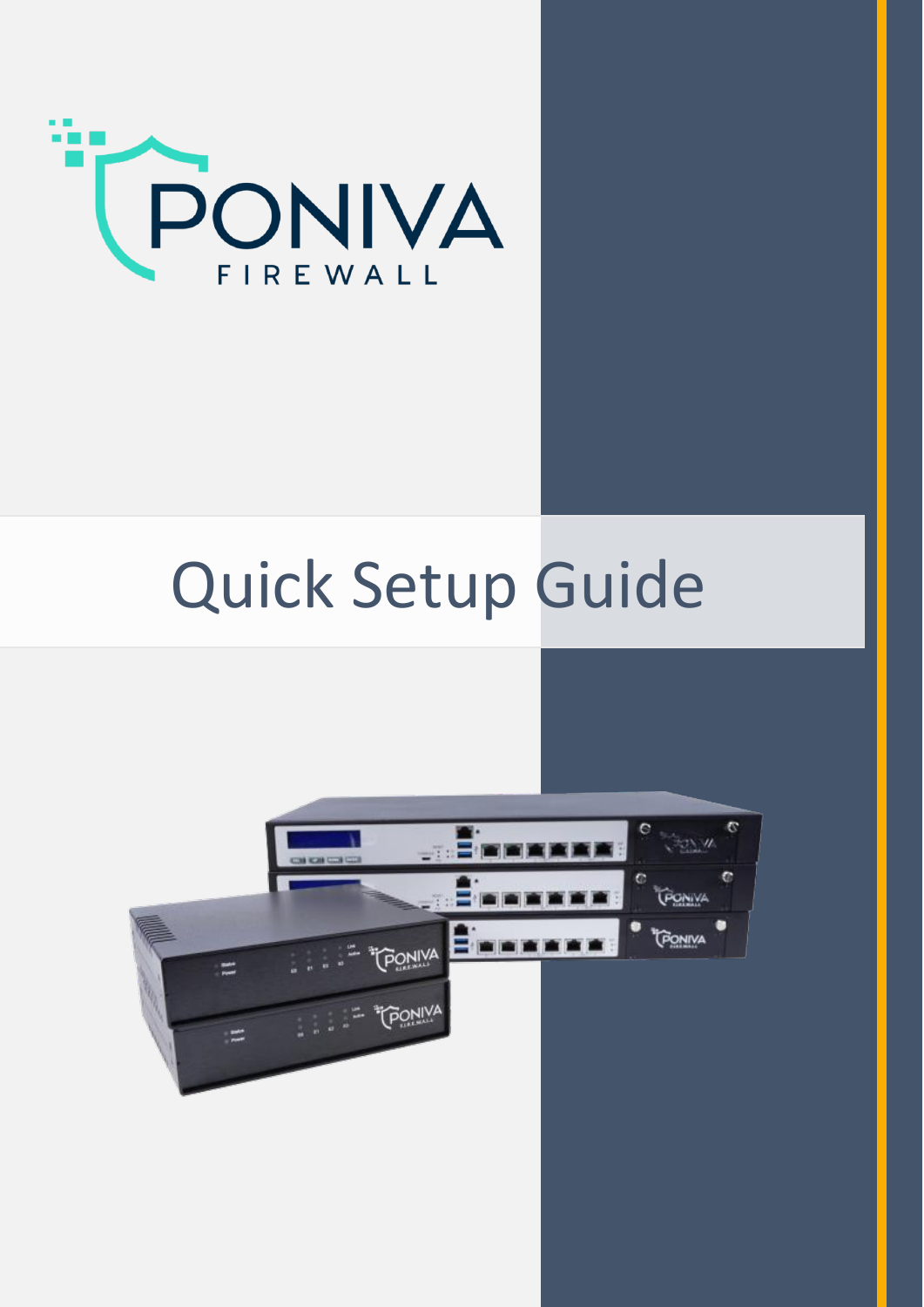

- **1.** It connects from any of the LAN ports on the modem to the E0 port on the Poniva Firewall.
- **2.** Connection to any port of the computer or Switch is provided from the E1 port on the Poniva Firewall.



- **3.** It is seen that a computer with a connection to the local network automatically receives an IP. For E1 port, DHCP service is active on Poniva by default and the interface entry IP address is 192.168.100.1
- **4.** On a computer with a local network connection to port E1Go to http://192.168.100.1:8400 via any internet browser. (Default Username: admin , Default Password: admin)

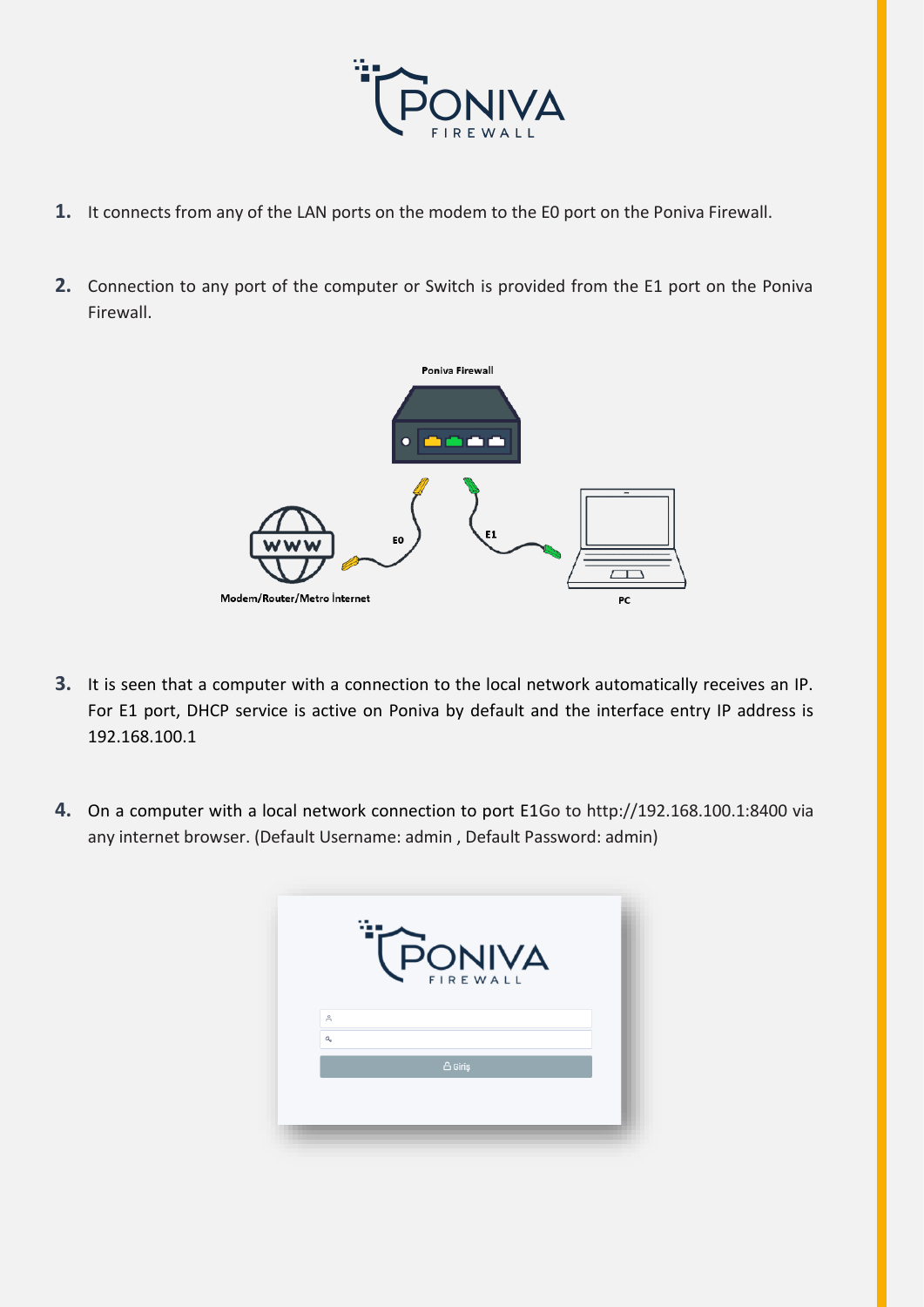

- **5.** After logging into the administration panel, continue with Network > Interface options, click on the igb0 port and edit.
- **6.** On the screen that opens, the IP address (eg: 192.168.1.2) given to the Poniva Firewall device should be entered, and the interface IP address (eg: 192.168.1.1) of the front device (modem/router) should be entered as the gateway.

| IPv6<br>Gelişmiş<br>IPv4 |                       |                          |
|--------------------------|-----------------------|--------------------------|
| Bağlantı Türü            | Manuel                | ▼                        |
| Host Adı                 | firewall              |                          |
| IP Adresi                | 192.168.1.2           |                          |
| Alt Ağ Maskesi           | 255.255.255.0         | $\overline{\phantom{a}}$ |
| Ağ Geçidi                | 192.168.1.1           |                          |
| Servisler                | V PING V HTTP V HTTPS |                          |

**7.** Network > DNS menu is entered. Click the Edit button and add DNS1: 8.8.8.8, DNS2: 8.8.4.4. (You can also write Google DNS or a different dns server.)

| <b>Düzenle</b>       | $\mathbf{H}$ . |
|----------------------|----------------|
| <b>Birincil DNS:</b> |                |
| 8.8.8.8              |                |
| İkincil DNS:         |                |
| 8.8.4.4              |                |
|                      |                |
|                      | Vazgeç Kaydet  |
|                      |                |